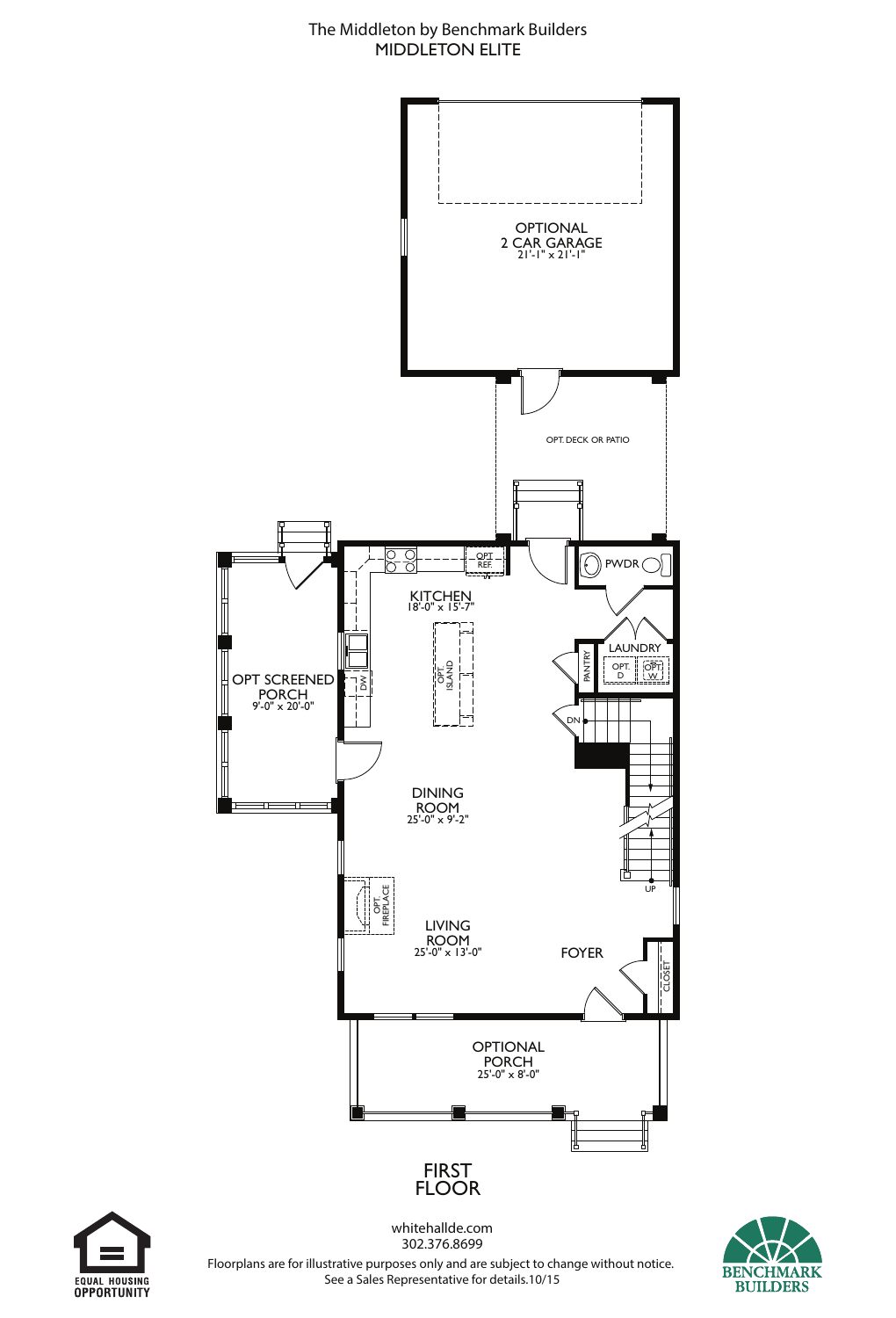

SECOND FLOOR





whitehallde.com 302.376.8699 Floorplans are for illustrative purposes only and are subject to change without notice. See a Sales Representative for details.10/15/15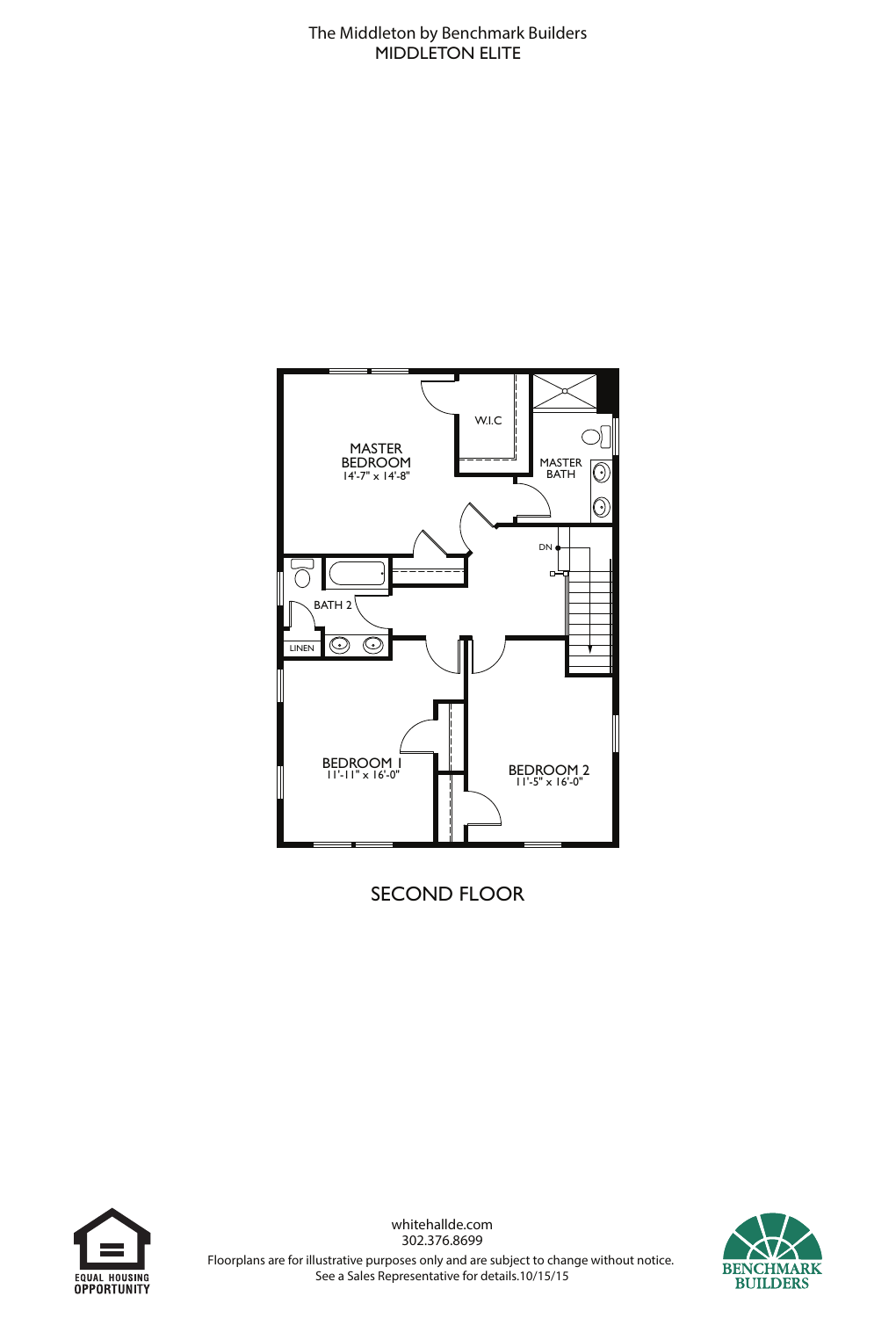

OPTIONAL REAR PORCH





302.376.8699 Floorplans are for illustrative purposes only and are subject to change without notice.

See a Sales Representative for details.10/15/15

whitehallde.com